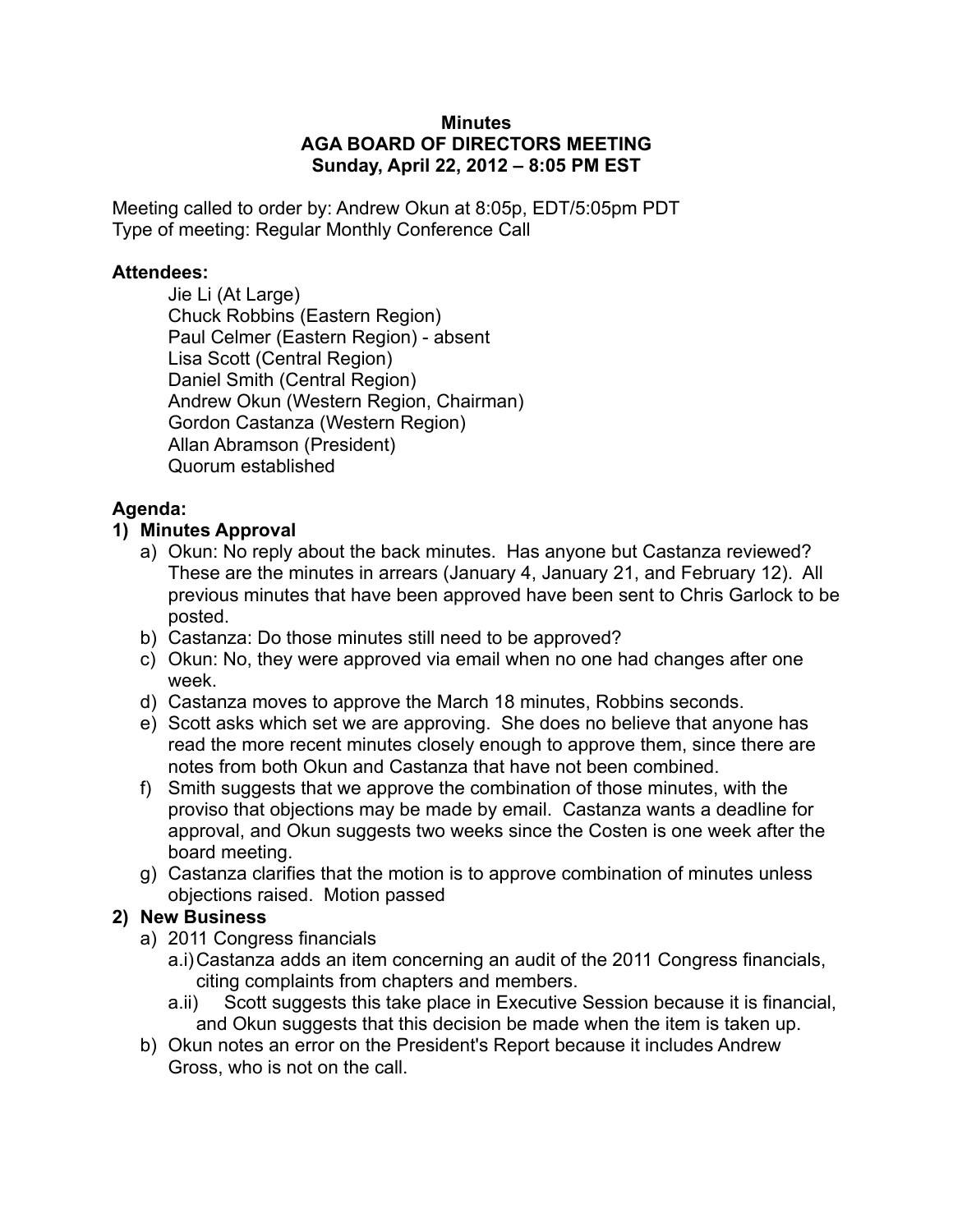- b.i)He asks the President whether an item concerning the Nihon Ki'in and Seattle Go Center law suit should be added to the agenda.
- b.ii) Castanza suggests that it be left to the Seattle go Center. Okun agrees that he is not suggesting we do anything in particular.
- b.iii) Abramson suggests that there is a rumor that the Yomiuri Shimbum may publish an article, but that there is no reason for this to be "new business" at this time.
- c) Scott asks for an update on the WMSG. Abramson provides an immediate answer.
	- (c.i.1) The IGF has sent no new details.
	- (c.i.2) We've raised roughly \$1700 to support our team, but would like to raise much more, and we do not yet know the size of the team.

# **3) President's Report**

# **a) Membership Database**

- a.i) Abramson has not been able to contact Malveaux (Registrar), and new registrar volunteers have not been put to work. Zimmerman (former registrar) has agreed to re-assume leadership on the membership system.
- a.ii) Abramson was under the impression that the problem was backlogged data (nothing updated since late November or early December), but Zimmerman informed him today that the system is broken in key areas and does not run reports properly. Chris Garlock will be researching this issue.
- a.iii) Abramson believes that this is a serious problem because the chapters and members will not be able to receive the information that they need. He considers this high priority and should be resolved quickly.
- a.iv) Questions?
	- (a.iv.1) Robbins asks if no one is available to solve the problem
		- (a.iv.1.a) Abramson says that the issue is tracking down the system on the new server. Someone will also have to agree to troubleshoot, which could take a long time. Something appears to have broken in the last 6-8 months.
	- (a.iv.2) Smith asks if we know what's broken.
		- (a.iv.2.a) Abramson answers that he knows of at least one issue: new membership data is not appearing in the TD list. Another issue is that names do not appear on reports, although other information does. There may be other problems.
	- (a.iv.3) Okun asks who is conversant with the system technically?
		- (a.iv.3.a) Abramson replies that perhaps someone on Garlock's [website transition] team knows how to work with the system.
	- (a.iv.4) Okun asks if the system was designed by Justin Kramer? Abramson replies that he believes so, and Robbins asks if anyone has talked to Kramer about these issues?
		- (a.iv.4.a) Abramson says that he will talk to Justin.
		- (a.iv.4.b) Okun adds that the person who created the system will troubleshoot much faster than other people.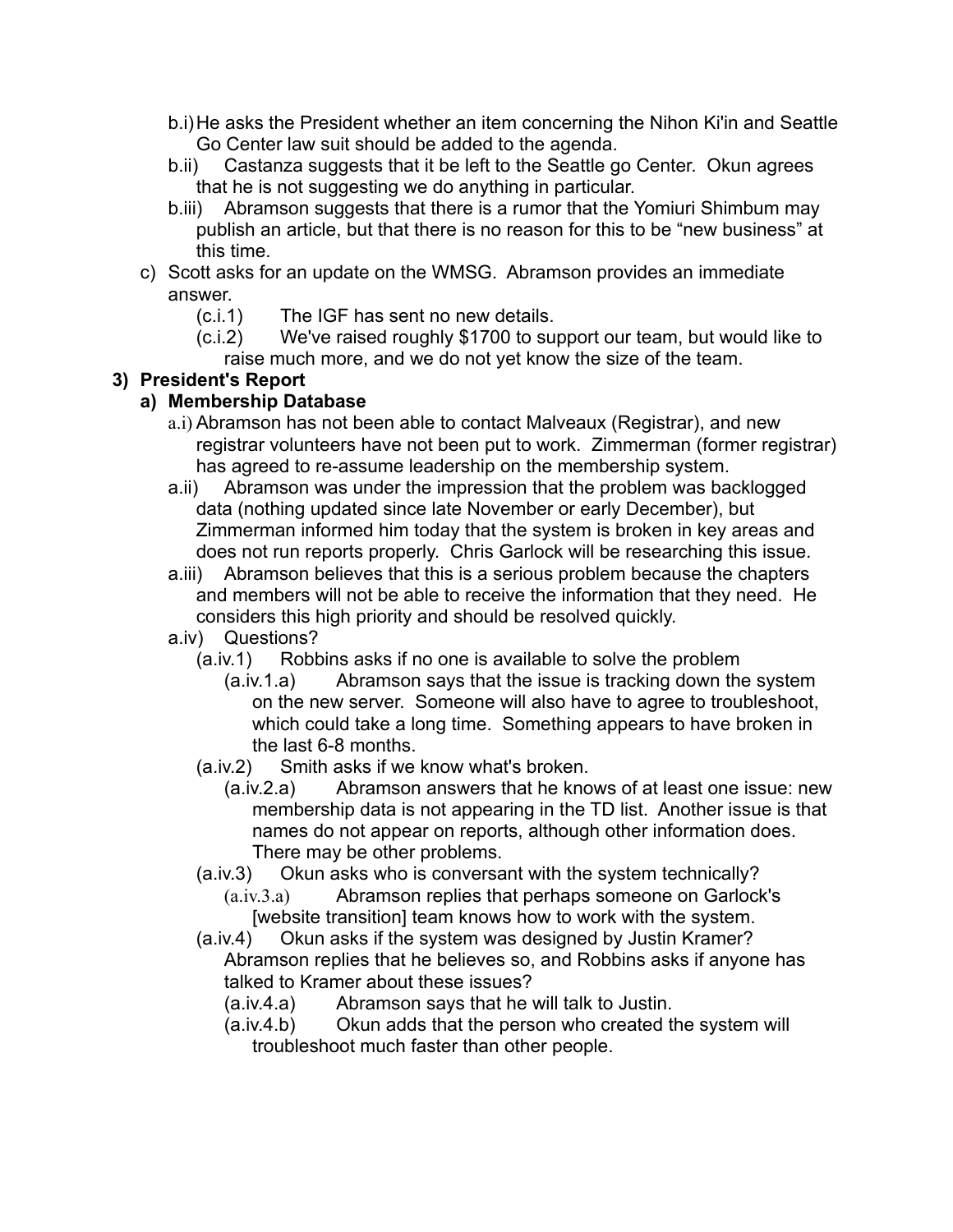- (a.iv.5) Smith suggests that he is a software engineer, so consider him a backup if nothing else works.
- (a.iv.6)

# **b) Information Item: Pro System**

- b.i)Tygem is struggling with its Online Pro-Qualifier Tournament. They are drafting an announcement for Myungwan Kim to translate. We are trying to encourage all members to participate.
	- (b.i.1) Okun says that each participant will also receive a commemorative pin.
	- (b.i.2) Abramson says that Tygem has asked for an Online TD, but has not defined that person's role yet. We are searching for an appropriate person.
	- (b.i.3) Okun says that there is a sense that they want an AGA person since it is an AGA Tournament. This person should be able to be formally in charge, so it may need to be someone involved with the Pro System, rather than a normal TD.
	- (b.i.4) Abramson says the person will be found.
	- (b.i.5) Scott asks the dates of the tournament in question.
	- (b.i.6) Abramson and Okun answer that it is 3-4 weekends in June. No schedule has been nailed down yet.
- b.ii) All other Pro System discussions are going well. The focus is currently on the first qualifier, at the Costen. Okun, Abramson, and Castanza will be present. Pros attending include Janice Kim, Yilun Yang, dignitaries and citizens from Japan, dignitaries from Korea, and the Secretary General of the KBA.

(b.ii.1) There are currently about 150 attendees, with few local Korean players.

# **c) Information Item: FY13 Budget**

c.i) Abramson received no further comments since the last meeting.

- c.ii) Scott has a few small questions.
	- (c.ii.1) What was Pro Travel (line item 64200) referring to?
		- (c.ii.1.a) Abramson said that this item had a footnote. He is putting aside funds for our new pros to travel to Korea, approximately \$3000 total for this first year.
		- (c.ii.1.b) Robbins asks how much travel this will cover. Abramson estimates that it will cover one trip each per pro, and it may not quite stretch that far.
		- (c.ii.1.c) Scott asks if they are bring covered once they arrive in Korea. Okun says no. They will go to train, and will pay a small fee for training, as well as room and board. He believes that although we cannot do much, we should support them at least this much.
	- (c.ii.2) Scott's second question: there is a line item that still reads "tokens." This should be updated to reflect NYC's current system. Abramson says this will be updated.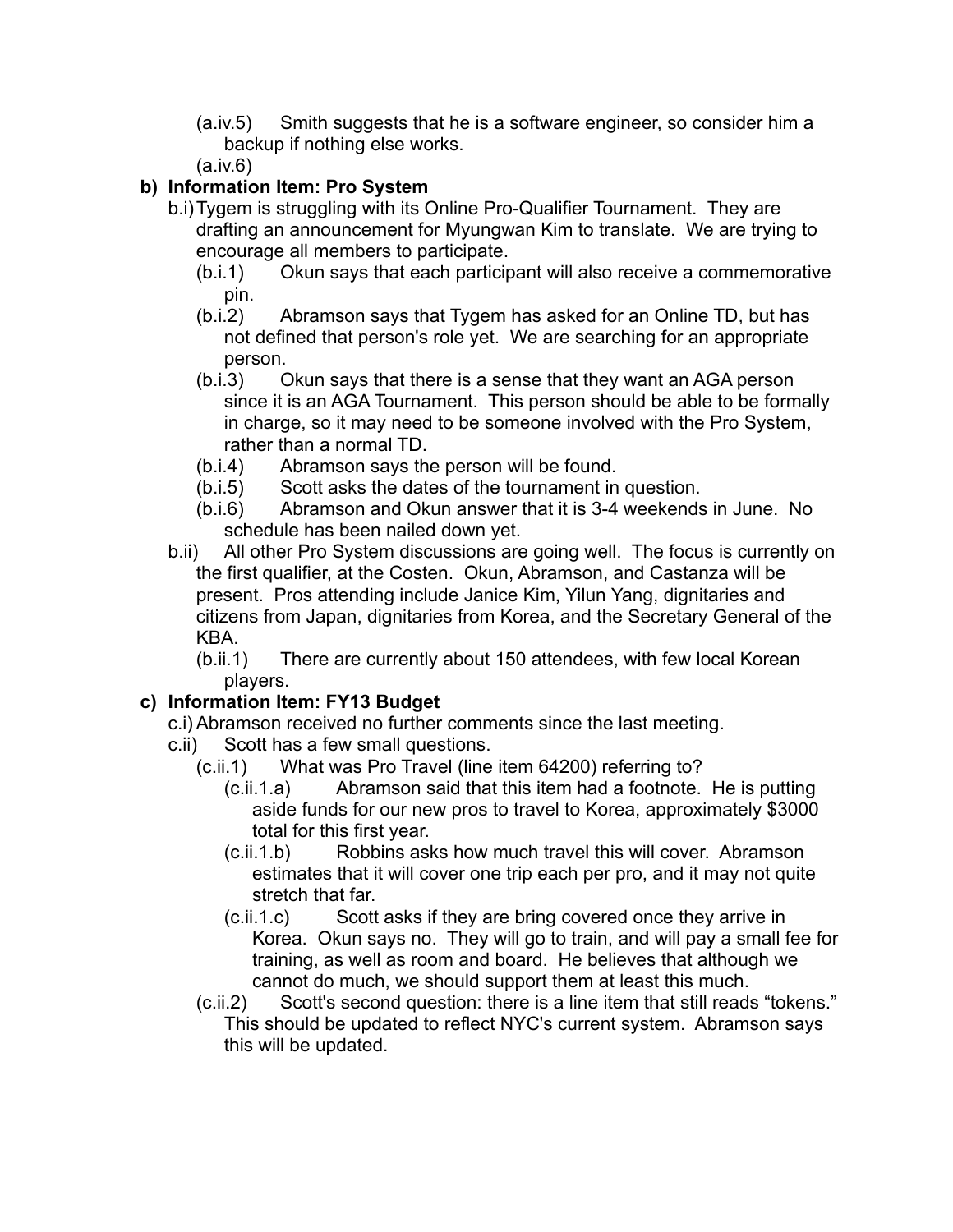- (c.ii.3) Scott's Third Question: Why do phone and insurance cost what they do (in the 60000 category).
	- (c.ii.3.a) Abramson says that they the telephone amount is primarily the conference line. Scott suggest that the number is too high, and Abramson responds that in  $3<sup>rd</sup>$  Quarter FY12 we were already at \$900. He agrees that we should find a cheaper system.
	- (c.ii.3.b) Scott asks about insurance costs. Okun says that before she joined the board that was acquired. Abramson says that the cost is for directors and officers' liability coverage against possible legal actions. It is a good price.
	- (c.ii.3.c) Scott then asks about web-hosting costs (in the same section). Scott wants to know if the number has gone up or down with our website transition.
		- (c.ii.3.c.i) Abramson says that because the migration is not finished, he does not know what will happen in the next year.
- c.iii) Castanza reminds Abramson that at the last meeting he asked about the money received from the  $26<sup>th</sup> US Go Congress (2010)$ .
	- (c.iii.1) Abramson says that he did not yet have a chance to look into that. The issue was that they had a separate bank account and we have no been able to verify numbers. We have received a check from them.
	- (c.iii.2) Okun asked if the AGA ran the Congress, and Abramson says that (although inconsistent with the Memorandum of Understanding) the locals had a separate entity that ran the Congress.
- c.iv) Smith asks about the credit card (line item 40900) that assumes 50 new credit cards. He asks how many have been used.
	- (c.iv.1) Abramson replies that fewer than 20 have been used.
	- (c.iv.2) Smith suggests that 50 new cards is optimistic.
	- (c.iv.3) Abramson believes that 50 is a pessimistic number. We did receive well over \$1000 from credit cards by the  $3<sup>rd</sup>$  quarter. He believes that if we fall short, it will not be by much.
	- (c.iv.4) Okun asks if we would like to revisit the idea of a benefit for using the card. Scott says that at this point she believes it is too late. Abramson says he will keep trying to advertise.
	- (c.iv.5) Abramson says that he does not believe the number will make a different to the overall budget. Smith agrees, but says he would like to be close to accurate. Abramson says 25 might be more realistic and he will change it, so the total earned will now be \$1250.
	- (c.iv.6) Scott says this sounds reasonable since there are still old cards, and Abramson agrees they are generating money.
- c.v) Castanza asks if there is more information about the 2011 Congress losses, and asks if the figure is still around \$30,000.
	- (c.v.1) Scott replies that the budget says \$22,000. Scott clarifies for Okun and Castanza that this is line item 58100. She also suggests that this item be discussed along with Castanza's new business item, since they are the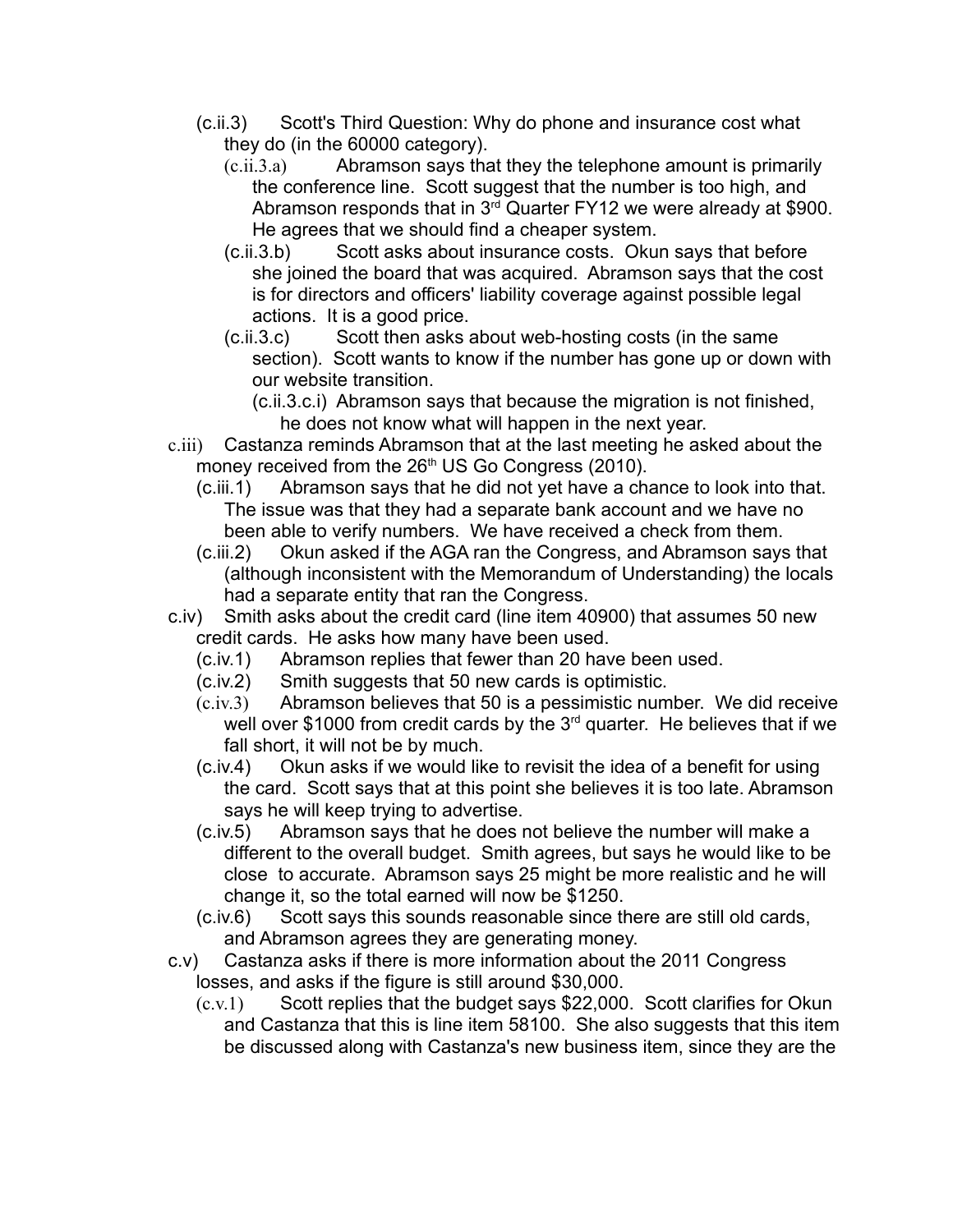same topic and she has other related issues to discuss that she did not bring up earlier in the budget discussion.

- (c.v.2) Castanza reiterates his question directed to Abramson, who replies that he considers the books closed unless there is new information. The net loss was roughly \$22,000. He was not aware until this moment that there may be additional information, as Kirschner had stopped working on the finances and essentially closed the books.
- (c.v.3) Scott says that she does not know if there is new information, but that the record being only in one line item does not tell the whole story.
- (c.v.4) Abramson asks if she would change anything. Scott replies that the figure does not take into account AGA expenses, technology purchased for future Congresses, etc. She has a prepared statement to read during the New Business Item.
- (c.v.5) Okun asks that the iPrepared Statement wait, as it concerns FY '12 and the current discussion is of FY '13.
- c.vi) Abramson summarizes discussion:
	- (c.vi.1) Change the word token to be more descriptive.
	- (c.vi.2) Reduce the projected number of credit cards from 50 to 25.
- c.vii) Scott moves to approve the budget. Robbins seconds. Motion passes five to one (Castanza opposed).

# **4) President Search**

- a) Okun has found no other interested parties except for one email asking for information. Scott confirms that that person is interested and is working on an application.
- b) Robbins asks if Larry Russ has been solicited. Okun says that he has an interest in the future but does not current have the time.
- c) Okun says that he is considering the position himself. He has also found a person who might be interested in the Executive Vice President position who is nearing retirement.
- d) Li asks how many times the ad was run in the Ejournal. Okun and Abramson say it ran once or twice.
- e) Robbins suggests that we ask Garlock to run the story multiple times in a two week period. Abramson suggests an email could be sent to all members without using the Ejournal.
	- e.i)Robbins suggests that we address non-members as well, even if they have briefly lapsed.
	- e.ii) Scott asks if they are allowed to be president if they have lapsed, since Board Members are not allowed to have lapsed.
	- e.iii) Smith says they may not be eligible if they have lapsed for that long.
	- e.iv) Scott says the rule for the board is a full year of membership. Smith would be surprised if it is more lenient for the president.
	- e.v) Okun suggests emailing the current membership and asking Garlock to publish a notice. Abramson suggests he will work with Okun on this issue.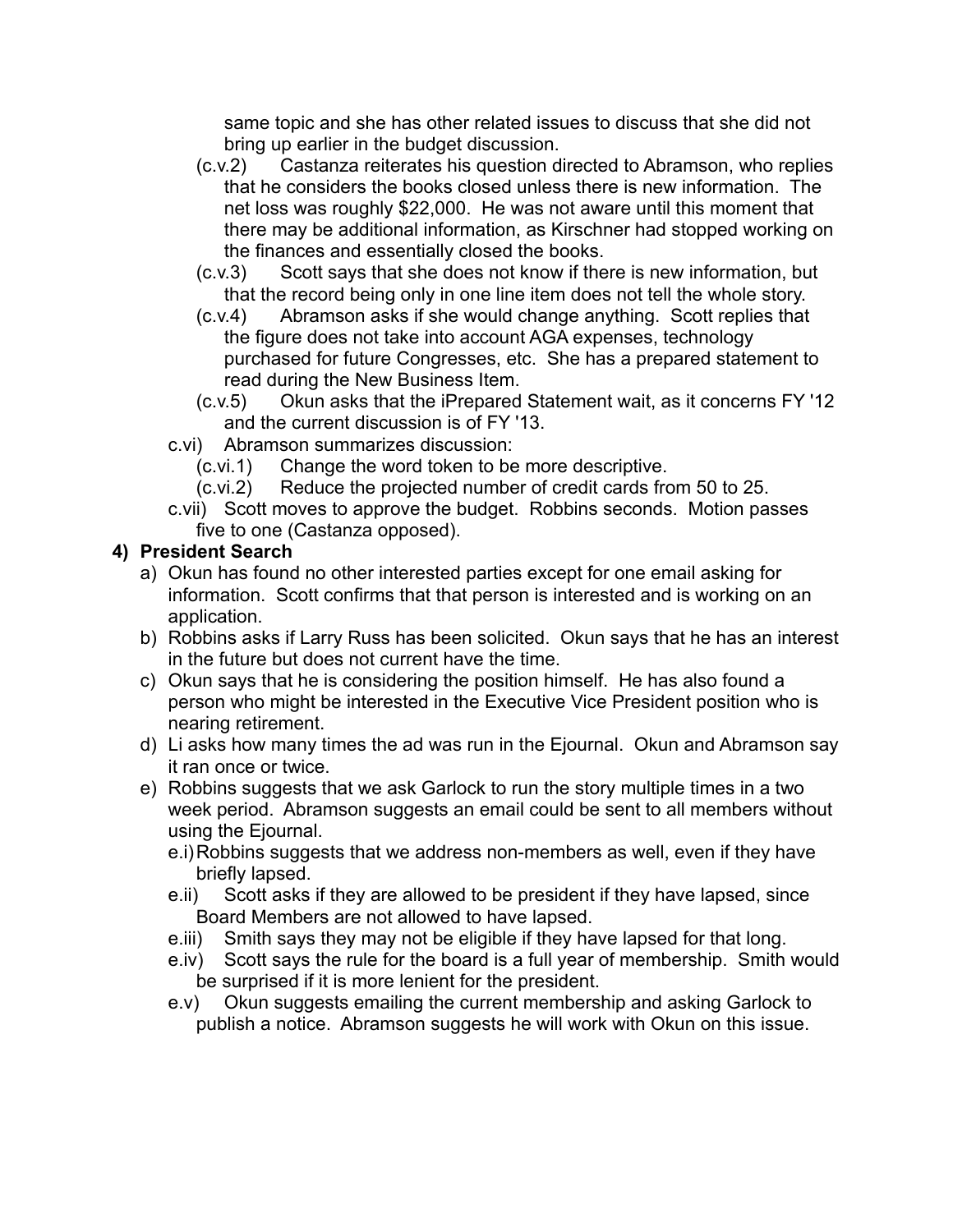- f) Okun says that there has been one person interested in the Secretary position, a young man who is a member of the Santa Monica Go Club. Okun will introduce him to Castanza and Abramson at the Cotsen.
- g) Robbins suggests that he has the ability to record on his voice system and he could send an MP3 of the meeting if that would help. No clamor to do so.

### **5) New Business**

### **a) 2011 Go Congress**

- a.i)Castanza raised the issue. He has been receiving queries about the financial loss, including acrimonious comments and some chapters reconsidering their membership dues in light of the loss and the minimal received benefits.
- a.ii) Abramson asks for examples.
- a.iii) Castanza suggests that one question concerns the agreement between the AGA and the Congress Organizers, who may have needed a bit closer supervision. Paul Celmer recently discussed the need for more supervision from the Congress Liaison. Castanza reminds the board that there were violations of the Agreement between the AGA and the Congress with the 2010 Congress, and now there seem to be violations again
- a.iv) Scott emphatically asserts that there were no violations of the agreement. There wee financial problems, but not violations.
- a.v) Castanza suggests that Scott be less defensive because the critiques are coming from the membership, not him.
- a.vi) Scott suggests that Castanza is putting together what people said, and since they do not know details (especially about the 2010 Congress), they could not be coming to that specific conclusion.
- a.vii) Robbins says that it certainly does not sound like there were violations with the 2011 Congress, and that we only need to worry about this with the 2010 Congress.
- a.viii) Robbins says that for the 2011 Congress, we need to analyze why there was a loss and make appropriate changes, such as pricing registration higher. He says from experience that there is continual disagreement over how cheaply to price things.
- a.ix) Okun suggests that we are talking off the top of our heads, having not had time to prepare.
- a.x) Scott says that she has a prepared a statement in response to Gordon's introduction of the item, which she could email or read. Robbins suggests a 60-second version. Scott reads the first paragraph of her statement. "I am going to read this prepared response so as to avoid saying anything unconsidered. It is my feeling that there has not been a careful looking over of the accounting of the 2011 Congress, and that while this is likely not problematic, it may be of some concern. However, to be perfectly candid, we did not have a treasurer. As our treasurer, Gordon declined to execute his duties after the Congress ended, and after he was compensated for the time that he was expected to devote to the Congress books. As we also had other personnel issues, which I would rather treat as tersely as possible, I was forced to depend on Chris Kirschner to step in and fulfill this role. Clearly, this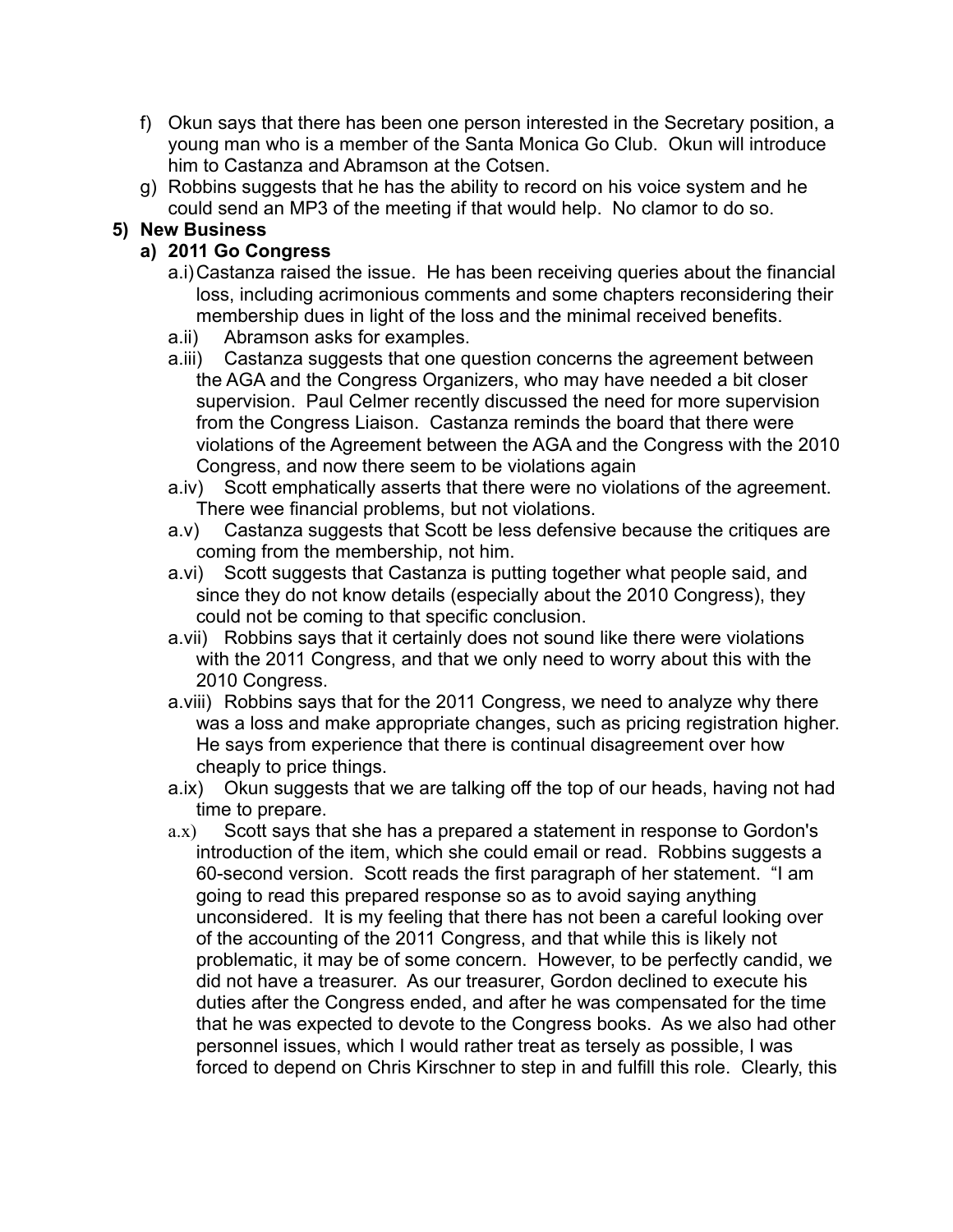is less than ideal. I do not personally have financial expertise, and thus was depending for financial auditing and final records upon those members of my team, namely Gordon, who did possess such expertise."

- a.xi) Abramson provides two general comments.
	- (a.xi.1) He asks Castanza to provide specific questions and concerns that would inform the rest of the board.
	- (a.xi.2) He reminds the board of the discussion at the last meeting, suggesting that Kirschner did carefully review everything that he received and did not see anything unreasonable. He believes that expenses reflected decisions made, and the decisions can be argued but not the fiscal accountability.
		- (a.xi.2.a) He thought we had agreed that the deficit was roughly \$22,000, and that we were to move on.
		- (a.xi.2.b) As a result of the Congress loss, the AGA had agreed to directly take over Registration and Financial Management of the Congress beginning with the 2013 Congress.
	- (a.xi.3) Oversight questions should be answered that decisions were made by all together, because we are all responsible for the management of the Congress. He is not sure how useful it would be to go back, except to answer specific questions.
- a.xii) Li asks Abramson to clarify the customary Congress profit. He believes that it is roughly \$20,000, but 2011 lost \$20,000. Accounting is necessary to understanding where we spent too much and where we didn't receive enough.
	- (a.xii.1) Scott and Abramson say that we were expecting a very small surplus this year because of higher costs at Santa Barbara, and we were willing to accept less than \$10,000. Abramson says we have a clear understanding of where the budget was exceeded.
	- (a.xii.2) Li asks where, since he didn't know.
	- (a.xii.3) Abramson says comps were exceeded by \$12,000-\$13,000. Scott says that in this instance, the financials need to account for AGA Comps vs. Congress Comps.
	- (a.xii.4) Li asks if we comped too many professionals?
	- (a.xii.5) Scott replies that in short, yes.
	- (a.xii.6) Abramson says that we comped too much in general.
	- (a.xii.7) Scott and Abramson disagree about the amount that was originally budgeted for comps (Abramson saying \$15,000, Scott saying that her budget was much higher).
	- (a.xii.8) Abramson reiterates that it is his understanding that comps were \$12,000-\$13,000 over, and that this amount would be over half the loss. There was also a \$5,000 bill from Santa Barbara for facilities for which the Congress had not budgeted.
	- (a.xii.9) Scott says that a major problem was the structure of fees. Santa Barbara would not allow extra cushion to be built into room and board, so